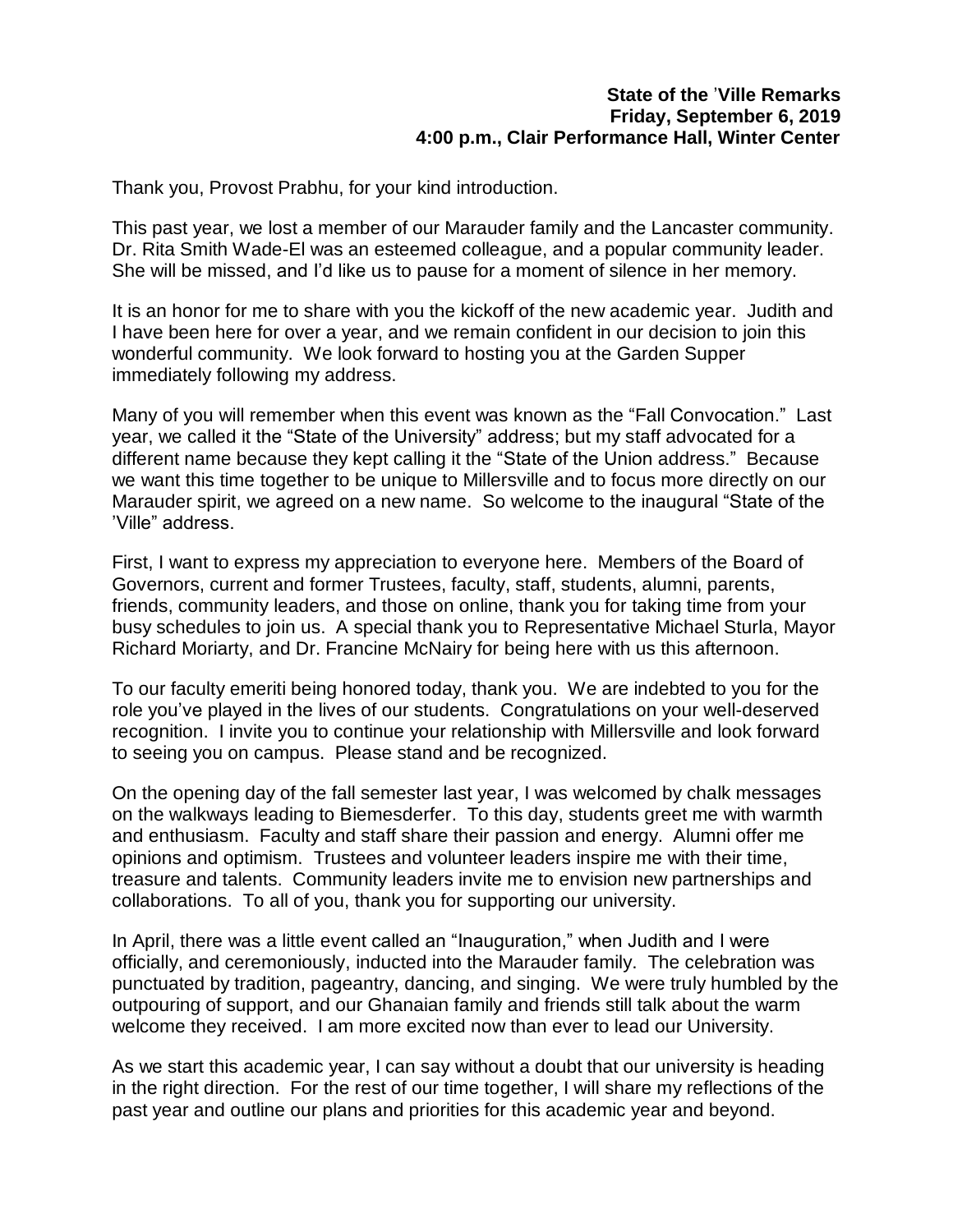Last year, I promised to fill key vacancies and build the leadership team. We conducted two national searches that brought us two excellent colleagues, and I made an additional appointment to my Cabinet. Please give a warm welcome to our Vice President of Advancement, Mr. Victor Ramos, our Chief Diversity Officer, Dr. Felicia Brown-Haywood, and our Chief Technology Officer, Mr. Steven diFilipo. I am pleased to have them on our team.

Once again, our enrollment numbers are strong. Approximately one thousand three hundred and fifty freshmen and 500 transfer students joined us this semester. The average GPA for our freshmen class is 3.43, and the average SAT is 1080.

We welcomed 36 international students, our largest group ever, and our out-of-state enrollment for the incoming class is 9%.

Although our overall retention rate of 77.5% is ranked third among PASSHE institutions, we can do better. Stronger retention and higher four-year graduation rates are key goals for my leadership team, and I am confident that we can make progress in both metrics.

As promised during my remarks last year, I hosted almost 60 listening tours – with faculty, staff, students, alumni and friends of this institution. My goals were to gain valuable insights about our rich history, understand our culture, as well as listen to your hopes and aspirations for our university.

Also during last year's address, I issued several challenges and the outcomes have exceeded my expectations. More importantly, you reciprocated by challenging us to go even further this year. I know we will be up to the task. As I said in my opening day video, **THIS WILL BE A GREAT YEAR FOR ALL OF US!**

Overall, last year was busy and productive for our faculty and staff. Your collective accomplishments are too numerous to mention; please look for the full listing of the highlights in the next issue of the President's Monthly Update.

However, I will like to highlight some of these accomplishments:

Last year I challenged our faculty to develop new academic programs and develop curricula that will enhance our students' skills, so that they will be prepared to fill the gap between what the world needs today and what it will demand tomorrow. You met this challenge and I am grateful for all your efforts.

Collectively, our faculty created 8 new degree programs, and, so far, the Office of the Chancellor has approved three of them.

- BA in Entertainment Technology
- BS in Information Technology with an option in Healthcare Analytics
- BS in Sports Administration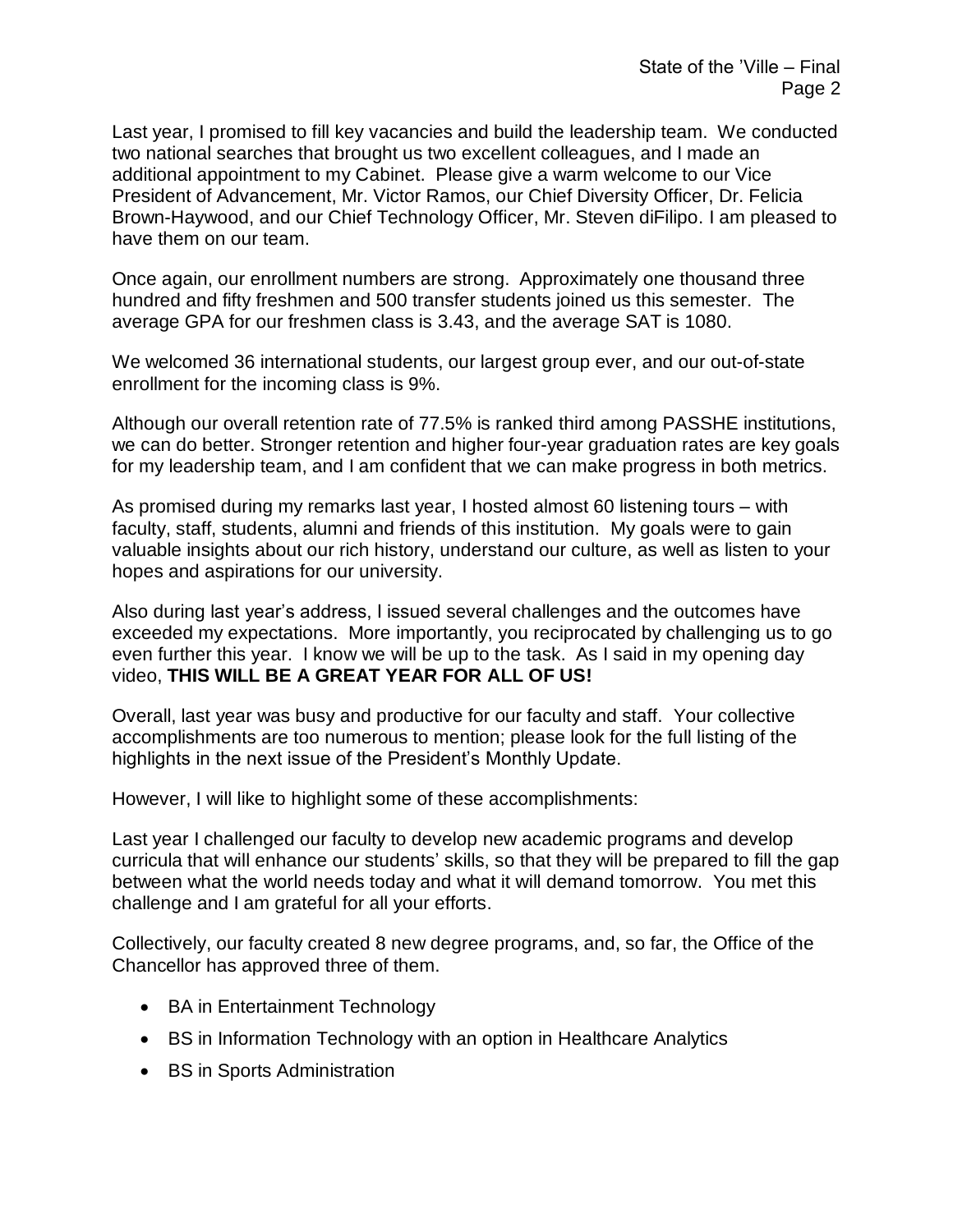The remaining five programs are pending approval by the Chancellor's Office. We've never created this many programs in such a short time. I congratulate you, faculty, for your creativity and your diligence in shepherding these programs to fruition.

In addition, under the leadership of the Provost' Office, we launched the Tell School of Music last fall, and the new College of Business in July.

This new college will enable us to recruit additional students and educate them to meet the workforce needs of our region and beyond. I would like to recognize the interim Dean, Dr. Douglas Frazer, and the faculty in the departments of Management and Marketing, and Accounting and Finance, for making this vision a reality for our students. Recently, I hosted the inaugural meeting of the College's Advisory Board, which is mainly made up of our successful alumni who are committed to developing a top-notch college.

**SUSTAINABILITY** is rapidly becoming one of our signature identities. I can't speak about sustainability without acknowledging our **Lombardo Welcome Center**. This building generates more energy than it consumes. So, what are we doing with the excess energy and utility rebates produced by this building? We've created the **Positive Energy Fund.** This fund provides grants to our students to address some of the world's most challenging problems.

The initial round of grants were awarded last spring and the projects will benefit Lancaster County.

- Integrating Art into Stormwater Management Stacy Levy and the City of Lancaster
- Project Green Lancaster Students in the Media and Broadcasting Program
- Cross-Pollination: Native Gardens & Art in the Schools Carol Welsh & Elyse Jurgen, College of Education
- Focus on the Community Day

I can say without a doubt that our faculty and students are ready to make a regional impact by living out our EPPIIC value of Public Mission.

Now, let me talk about affordability. Making our high-quality education affordable and accessible to qualified students is one of my major goals. We are currently using several approaches to accomplish this goal. Last year, we made substantial progress in developing strategies to cut cost for our students; let me share a few with you:

First, Dining Services has started a new "declining balance" pricing plan that reduces residential student dining costs by 14%. **And for the first time in our history, Millersville will have a lower total cost of attendance compared to the previous year.** Let me repeat. **For the first time in our history, Millersville will have a lower total cost of attendance compared to the previous year.**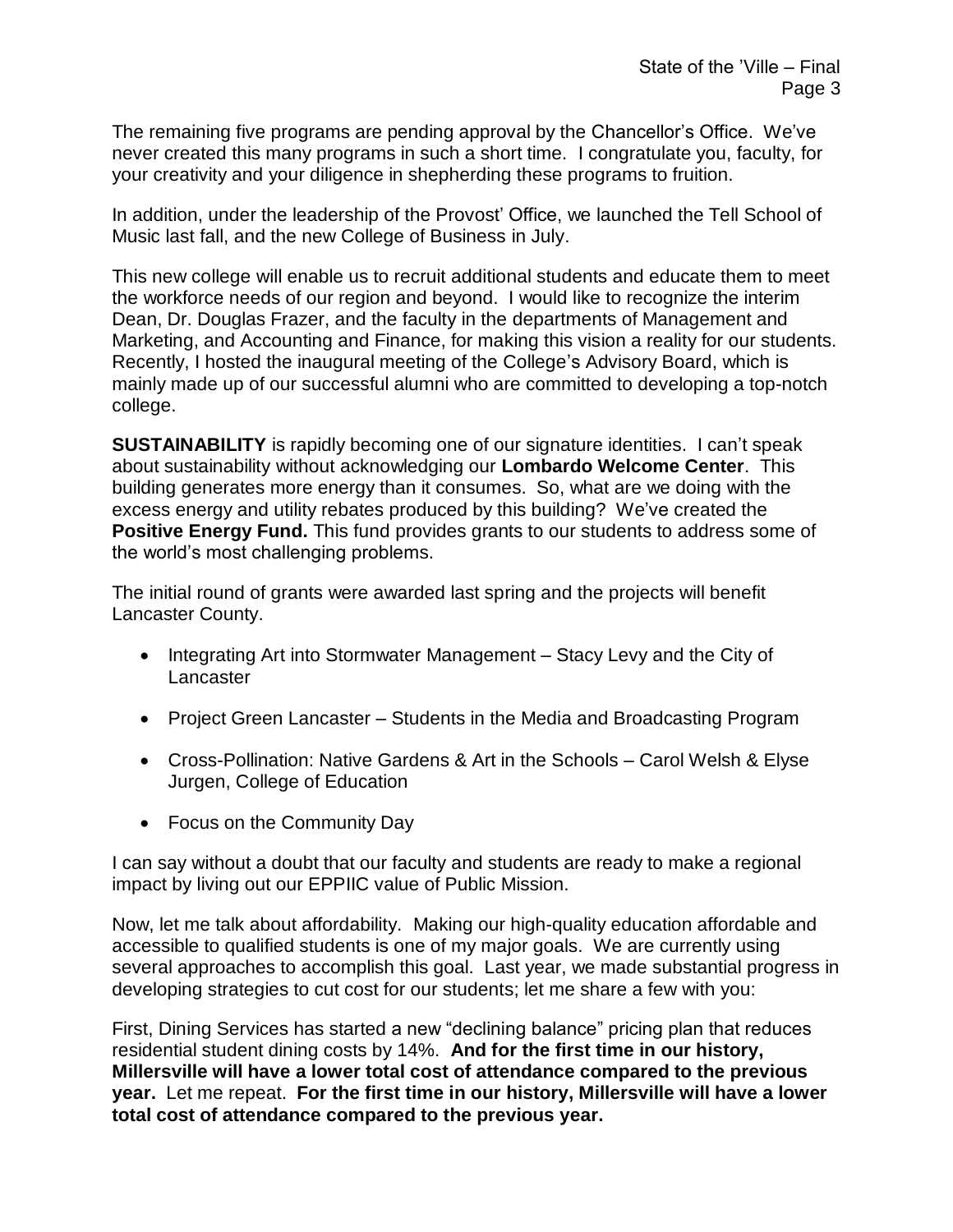Second, we are making a Millersville education more affordable by using open education resource material, which is virtually free for our students. Our Center for Academic Excellence, in collaboration with the Open Education Resources working group, launched the Open Textbook Initiative which saved our students over \$250,000 last year.

Third, I am committed to increasing the number of scholarships available to our students. During this past academic year, an additional 95 new scholarships were established. We awarded a total of \$3.8 million in institutional and private scholarships and grants to our students.

During last year's address, I pledged to work towards raising funds for scholarships, and over the past twelve months, I've been doing exactly that.

From Lancaster to San Diego and many points in between, Judith and I have met with hundreds of alumni to share our story of access and excellence. I am confident that, in the near future, you will see the results of these efforts.

Last year I challenged our Office of Alumni Engagement to begin tracking how we engage with our alumni. Together, we set a goal of 400 new contacts.

Through events like our Homecoming, the Listening Tours, and MU After Work, along with an increased social media presence, we engaged nearly 12 hundred alumni for the first time. (nearly 3X our goal)

Now, let me tell you about two very special Marauders I met on one of my Listening Tours, Glenn and Louise Julius. Glenn graduated from Millersville in 1963 and Louise graduated in 1964. They are now happily retired from their teaching careers. When they heard about a Listening Tour session in Houston, Texas they hopped in their car and made the 5-hour drive from their home in Arlington to attend.

I had an opportunity to spend some time with Glenn and Louise. They shared their affection for Millersville, the place where they met and fell in love. Both attributed the success of their careers to the education they received here. I was struck by the fact that they are "typical" Marauders, because even years after graduation, this is a place that is near and dear to their hearts. That is the Marauder spirit.

In addition to friend-raising efforts like the Listening Tours, our Advancement Division is also involved in fundraising. Remember, our annual **One Day Give event**?

With a theme of "Give to What You Love," the event was successful. We had fun while giving to what we love! Our university.

Who could forget the socks?!

Not only did we have fun, but together we raised over \$130,000 in 14 hours. Stay tuned for information on the next One Day Give event.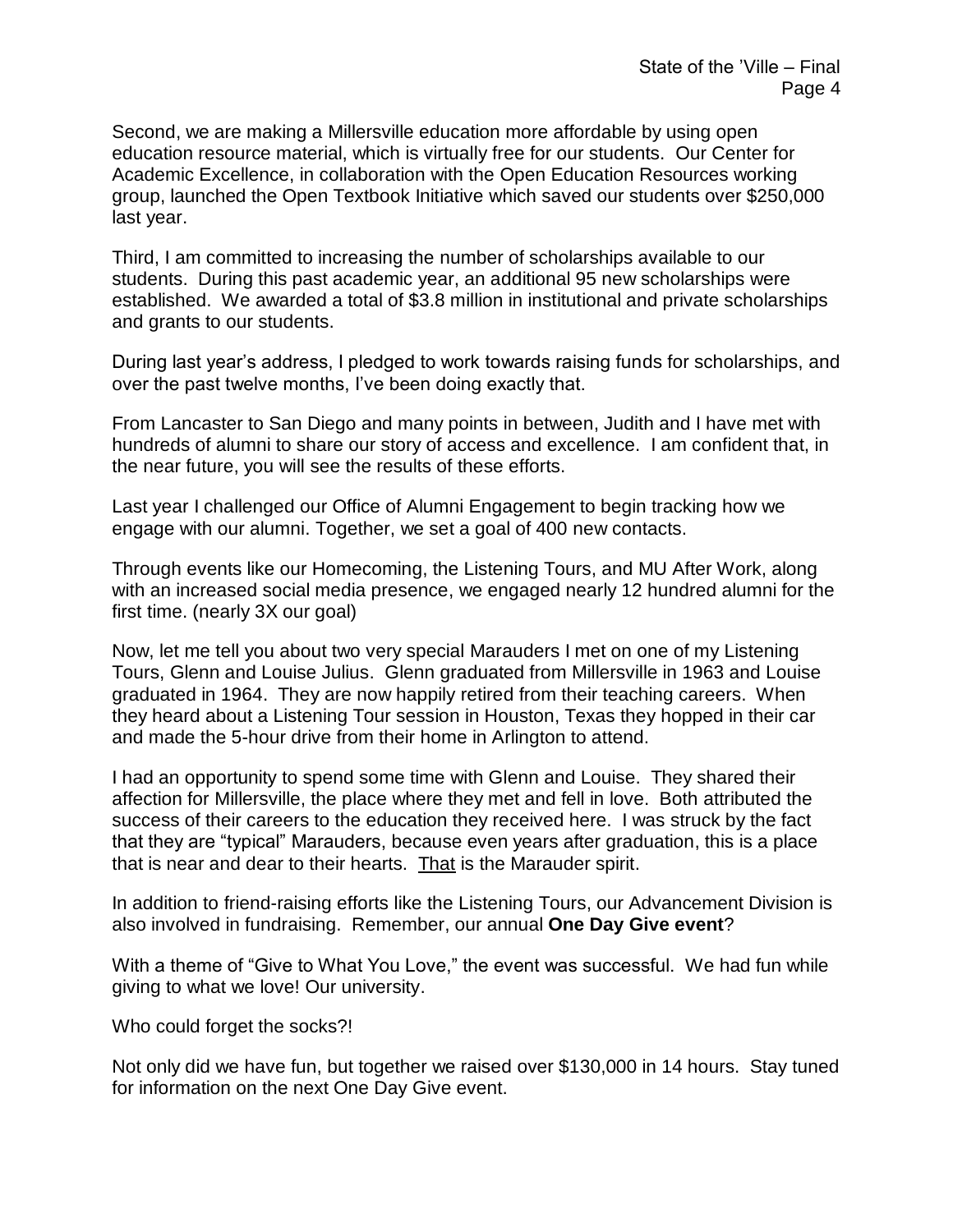That brings me to our ongoing campaign, the *Imagine the Possible campaign*. I am glad to say that we've made significant progress.

Our goal is to raise \$32 million in private support by June 30, 2020, to assist with three priority areas:

- Scholarships
- Student Learning Experiences
- Athletics.

\$10 million will be used to increase merit and need-based scholarships.

\$16 million will be used for student experiences. This will enable our students to participate in high-impact practices as part of their holistic education.

Finally, \$6 million will be used establish a championship experience for our studentathletes to excel on the field as well as in the classroom.

Allow me to share an example of why the success of the campaign is crucial for Millersville's future. Better yet, I will have Karam tell you.

[https://www.youtube.com/watch?time\\_continue=69&v=SLpqHp2a4Xw](https://www.youtube.com/watch?time_continue=69&v=SLpqHp2a4Xw)

Karam is only one of the many talented students who will benefit from our efforts.

As of June 30 of this year, we've raised approximately \$26 million, which is equivalent to 80% of our goal. During the next 9 months, I am going to be on the road to persuade our alumni, friends, supporters, and anyone who will listen to me, to help us reach our goal of \$32 million. Every dollar matters and plays a crucial role in the success of our students.

Now let me talk about partnerships. This past year we established several new partnerships.

Locally, we signed an agreement with Thaddeus Stevens College of Technology. We also signed an MOU with Edward Via College of Osteopathic Medicine in Virginia to facilitate entrance to medical school for our students.

At the global level, I visited some of our partners in China and explored opportunities for future collaborations. I was at Chongqing Normal University, a consortium partner through the AASCU-sponsored program. We also signed agreements with three new partners in China.

We signed an MOU with Academic City College located in Ghana. During a trip to Ghana with Trustee Jordan Harris, I signed MOUs with two universities - University of Cape Coast and the University of Winneba. in one day.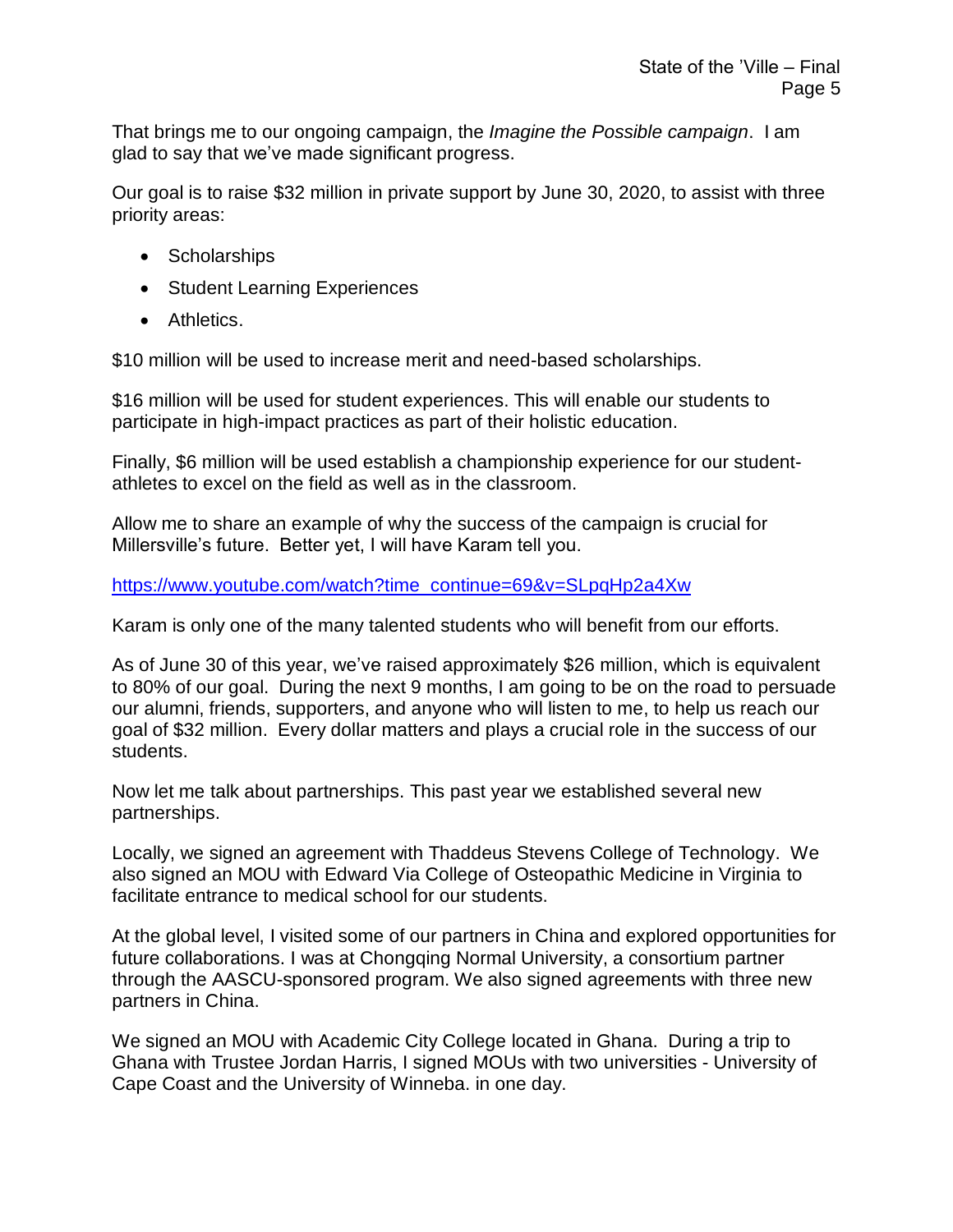My thanks to Dr. Patriece Campbell and her team in the Office of International Programs and Services for all they do for us in Global Education.

For our new colleagues, you will find out soon that we love to celebrate the success of our Marauder family. And last year we found many reasons to do so.

In early March, we commemorated the 30th anniversary of establishing the President's Commission on the Status of Women. The Commission is an important vehicle that promotes positive empowerment of women. I congratulate the Commission on reaching this milestone.

Later in March, we marked 100 years of women's intercollegiate athletics on our campus. We reflected on and honored the accomplishments of our female athletes. To give you an idea of the growth of this program, in 1964 there were only 4 sports for women; today we have a dozen women's teams.

On May 17, we honored our Marauder family members who had achieved significant milestones in their service to our university. We paid special tribute to Dr. M.P.A. Sheaffer for her 52 years of service at MU. The Marauder Milestones recognition was part of our first-ever All Employee BBQ, an event for faculty and staff to celebrate the end a successful academic year. More than 500 employees attended and, by all accounts, everyone had a great time. I certainly did, and already look forward to next May's event.

One of the proudest moments in my role as president is when external organizations recognize the work of our students, faculty and staff. And we earned many recognitions this past year. I'd like to share a few with you:

Each year, the PASSHE Board of Governors selects the best overall student in the 14 university system to receive the Ali-Zaidi Award for Academic Excellence. Our own Marauder, Erin Jones, was last year's recipient of this award. She earned her Bachelor of Arts degree in meteorology and she is now pursuing a Ph.D. in the School of Meteorology at the University of Oklahoma. This is the fifth time a Marauder has won this award since its inception in 2000, and I am proud to say that no other PASSHE university can claim this accomplishment. Just imagine, a pool of 14 universities and in 19 years one university has won it 5 times! It demonstrates that we have hard-working students who are taught by outstanding faculty.

But don't take my word for it because I have something to support it:

Recently, I received an email from Mr. William Overly, Class of 1977:

*"As an alumnus of the university, I feel I received an affordable, first-rate education. Many of my professors were themselves, graduates of Harvard, Yale and MIT. … Millersville University is a progressive, forward looking institution which competes well with other respected colleges and universities nationwide."*

Awards and recognitions are wonderful, but such an unsolicited email from an alum is priceless.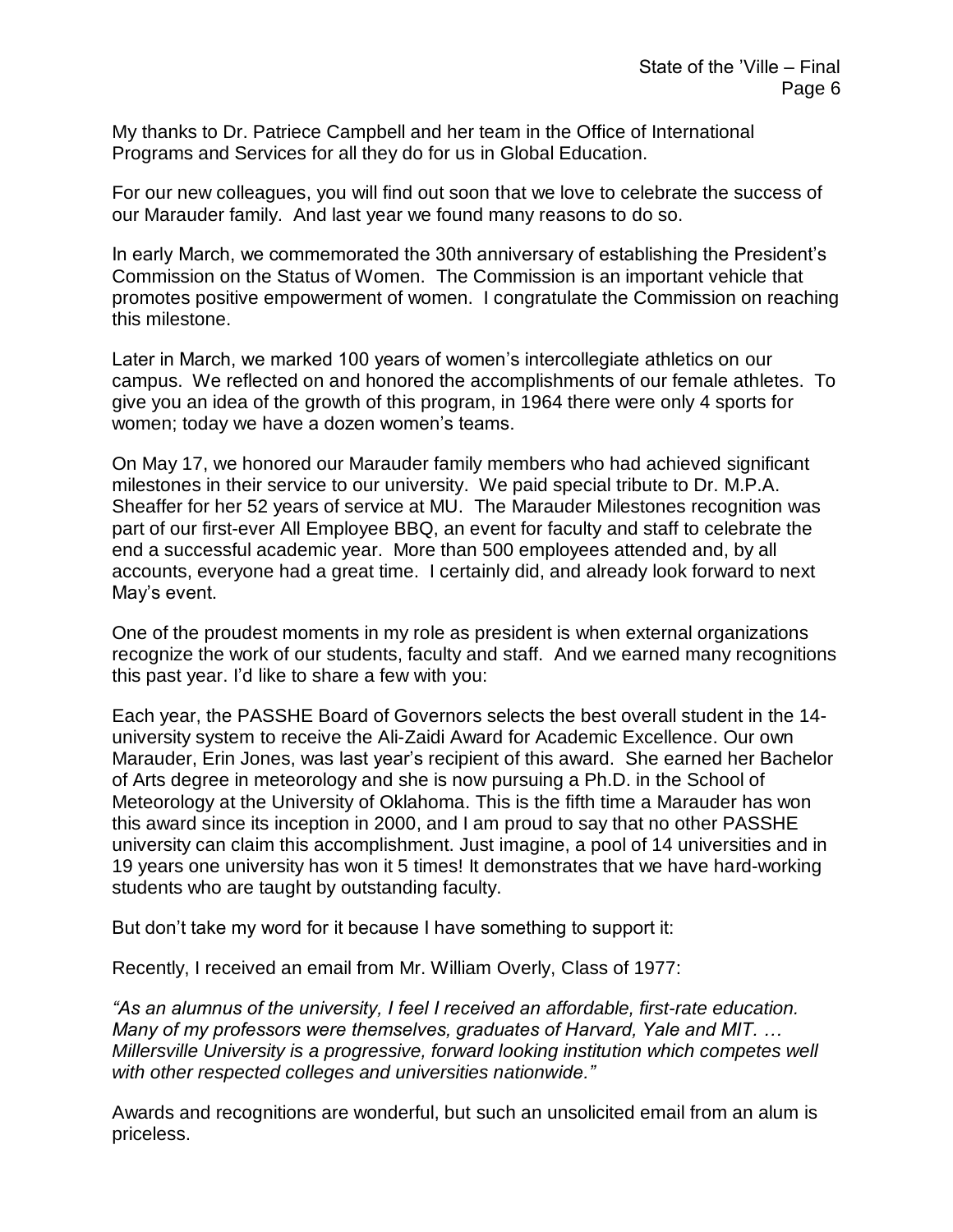We received two awards for sustainability. The International Living Future Institute recognized our Lombardo Welcome Center as the first ZERO-ENERGY building in Pennsylvania. And, we were one of only four post-secondary institutions nationally to receive the Green Ribbon School award by the U.S. Department of Education.

For several years, we've participated in the "It's On Us" campaign to prevent sexual assault on campus, promote bystander intervention, and improve survivor support. Last fall, we focused our second annual campaign on a pledge drive, which garnered 715 signatures. This accomplishment earned us the third place nationally for the highest number of pledges! Our team was also awarded a \$30,000 grant from the state to continue these efforts.

March 9<sup>th</sup> was a red-letter day for two Marauder athletes, who were crowned individual national champions. Sunflower Greene successfully defended her NCAA Division II Indoor Championship in the shot put. On the same day, Shane Ruhnke won the NCAA Division II Championship in wrestling. And I will be remiss if I don't mention our men's soccer team, who won the PSAC Conference title. They have promised to defend this title and plan to bring greater accolades to our university. I thank Coach Widdowson for his leadership.

And our athletic teams are already off to a great start! We are proud of all our student athletes who represent the Black and Gold.

We are also proud of our commitment to campus safety. In fact, we were ranked #6 nationally, and #1 in Pennsylvania by "Your Guide to the Nation's Safest College Campuses." This ranking is the result of our commitment to safety and the hard work of our Police Department.

Now let me talk about our faculty. You are caring and committed, and you were very productive in your disciplines. I draw your attention to the screen where a few of the recognitions that you brought to our campus are highlighted.

Congratulations:

- Dr. Tim Mahoney from Educational Foundations was selected for a Fulbright Fellowship that sent him to the University of Lower Silesia in Poland to work with the International Institute for the Study of Culture and Education.
- Mr. Michael Benevenia from Art & Design received a Fulbright-Nehru Fellowship to work on a project in India.
- Dr. Justin Garcia from Sociology & Anthropology was selected as Fellow for the Japan Studies Institute in the San Diego State University.
- Dr. Gregory Seigworth (Communication & Theatre) was invited to serve as visiting lecturer at Aarhus University in Denmark in summer 2019.

In addition to these awards, recent grants received by our faculty members deserve to be mentioned: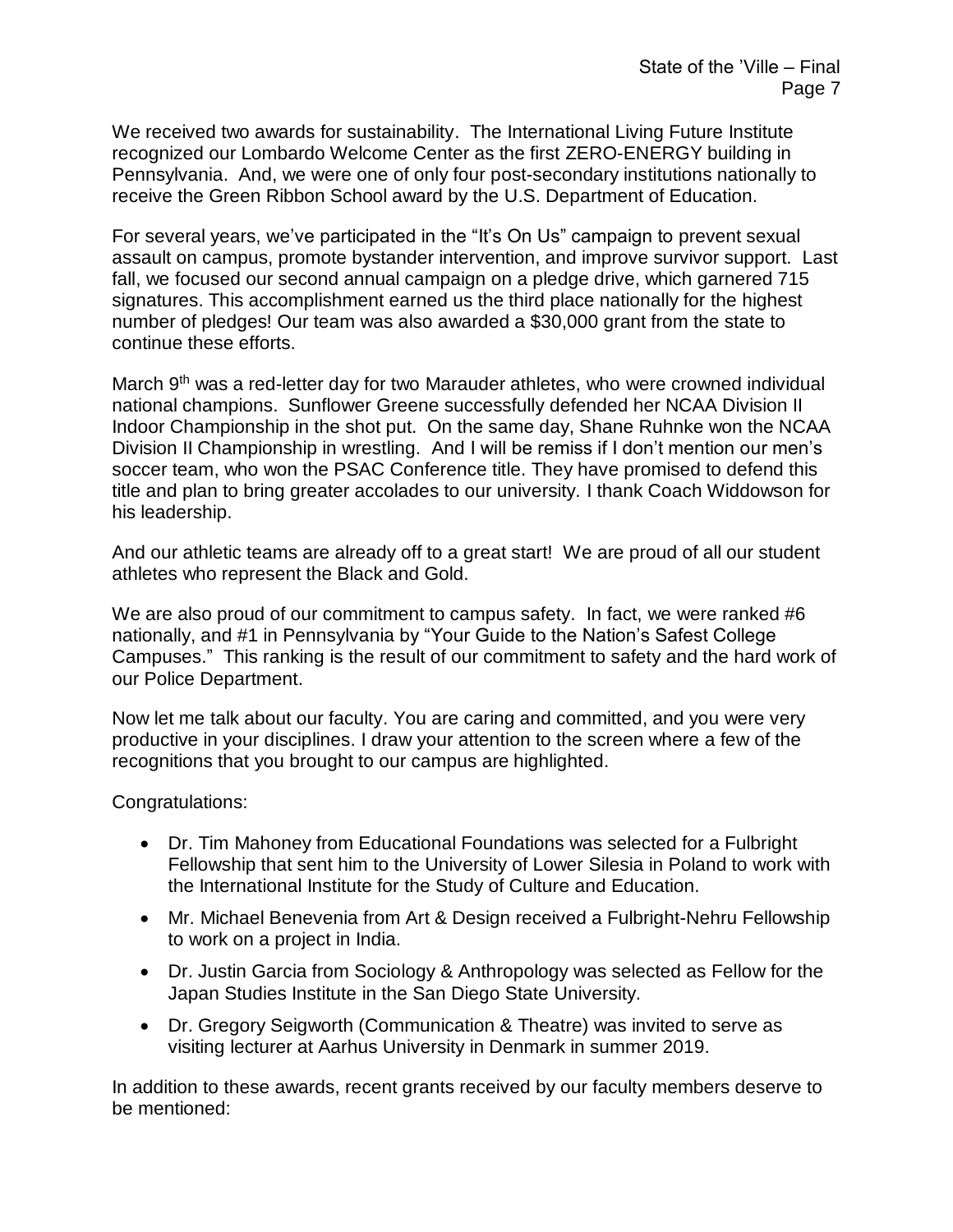- Dr. Alex Redcay and her team from the School of Social Work were awarded a \$1.35 million grant focused on opioid addition.
- Dr. Tiffany Wright and her team in Educational Foundations were awarded a \$300,000 grant that provides financial support to teachers who are participating in a two-year principal preparation program.
- Dr. Thomas Neuville received an additional \$500,000 to support inclusive education at Millersville University and to support the development of inclusive education programs on campuses across the Commonwealth, including new efforts at West Chester University and Lehigh Carbon Community College.
- Dr. Sharon Brusic and the Integrative STEM Education Methods Team received the 2019 Gerhard Salinger Award for Enhancing STEM Education through Technological/Engineering Design-Based Instruction.

These examples are just the tip of the iceberg of our faculty's scholarship, and I congratulate all our faculty who received awards and grants. You bring honor and acclaim to yourselves and to our university.

As many of you know, I am committed to the core values of our university – or as we Marauders call them – the EPPIIC values. And if you've heard me speak on campus this past year, you know that it is one of my favorite topics. These values are at the heart of everything we do, and they guide our decisions and actions.

From years of experience, I know that culture and values are far more important that the goals we set and the tactics we employ. Goals can be reset and tactics can quickly change, but our values are our bedrock, and for our community it is our EPPIIC values that will guide us into the future.

Before I share plans for this academic year, let me take a few minutes to highlight examples of how we live our values:

# **EXPLORATION**

We place a high value on student-faculty research, scholarship and collaborative projects. Our Nanotechnology Lab is an example of our commitment to exploration. This is a unique space where faculty and students collaborate on scholarly activities that are integrated into existing curriculum.

### **PROFESSIONALISM**

An example of a program that exhibits our professionalism is the BB&T Student Traineeship program in partnership with SCORE Lancaster Lebanon. About 125 students have participated in this program in the past two years, receiving hands-on professional experiences with local businesses and an opportunity to be mentored by a retired executive.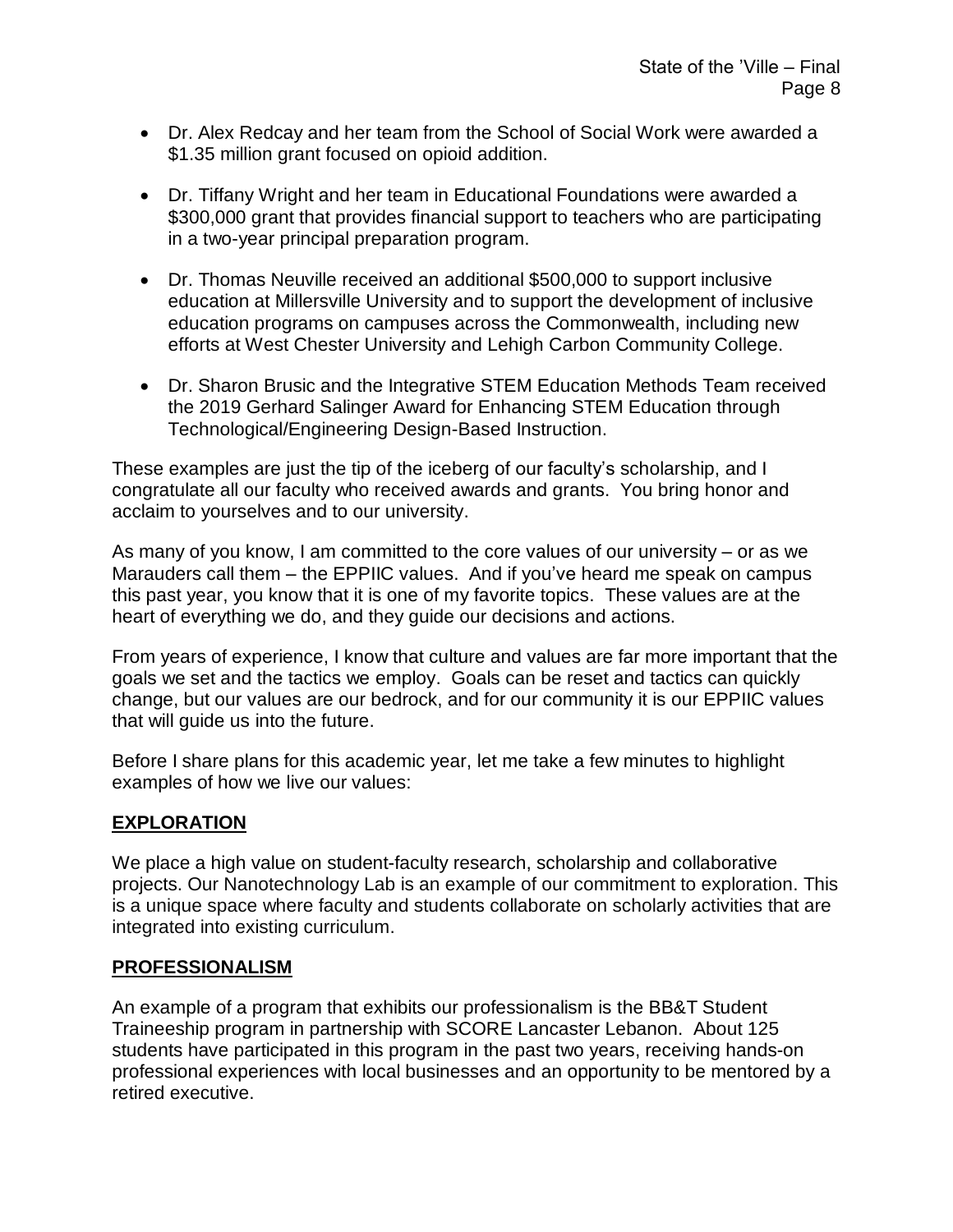### **PUBLIC MISSION**

Our mission requires us to respond to the emerging needs of our region. An exemplar of our public mission is the work being done by Dr. Mary Glazier and the Center for Public Scholarship and Social Change. With the support of a grant from the Spanish American Civic Association, they have developed programs in community-based research that will improve the quality of life in the City of Lancaster.

#### **INCLUSION**

Inclusion motivates us to create a campus environment where differences can be expressed and respectfully heard, and where every individual experiences a sense of belonging.

An example is Dr. Kim Mahaffy, who was recognized by *Insight into Diversity* magazine for the Latino Leadership Institute, an orientation and leadership program that is helping to close the achievement gap for our Latino students.

And I want to take this opportunity to encourage you to add your voice to our "Negating Hate" Digital Quilt. You can find a link to this on the home page of our website. The site is open to everyone to make a statement. (pause)

### **INTEGRITY**

Our commitment to integrity is measured by action and responsibility and engenders a culture of trust. I'm delighted to highlight the staff and volunteers of the Veteran's Resource Center. We serve veterans as a military-friendly institution and our resource center in Mercer House in an important part of our commitment to our student veterans.

### **COMPASSION**

Compassion moves our campus toward focusing on each learner and their unique potential to impact the public good. Let me read an email that I received last week from a parent that reflects compassion:

### *Dear Dr. Wubah,*

*I am sending this note to express sincere gratitude for several members of your staff. My son is an incoming freshman and has a severe life-threatening nut allergy. From the start of the process with learning services, to the moment we drove off campus today, we have been impressed by your staff's involvement with our son.* 

*I will make sure I share our story with anyone I meet about what the university represents and how they approach the care for students.* 

*The praise should go to Dr. Bessick, Chef Logan, Lori Souder, and Julianne Brown. All played a role and we thank them.*

*Sincerely, A Grateful Parent*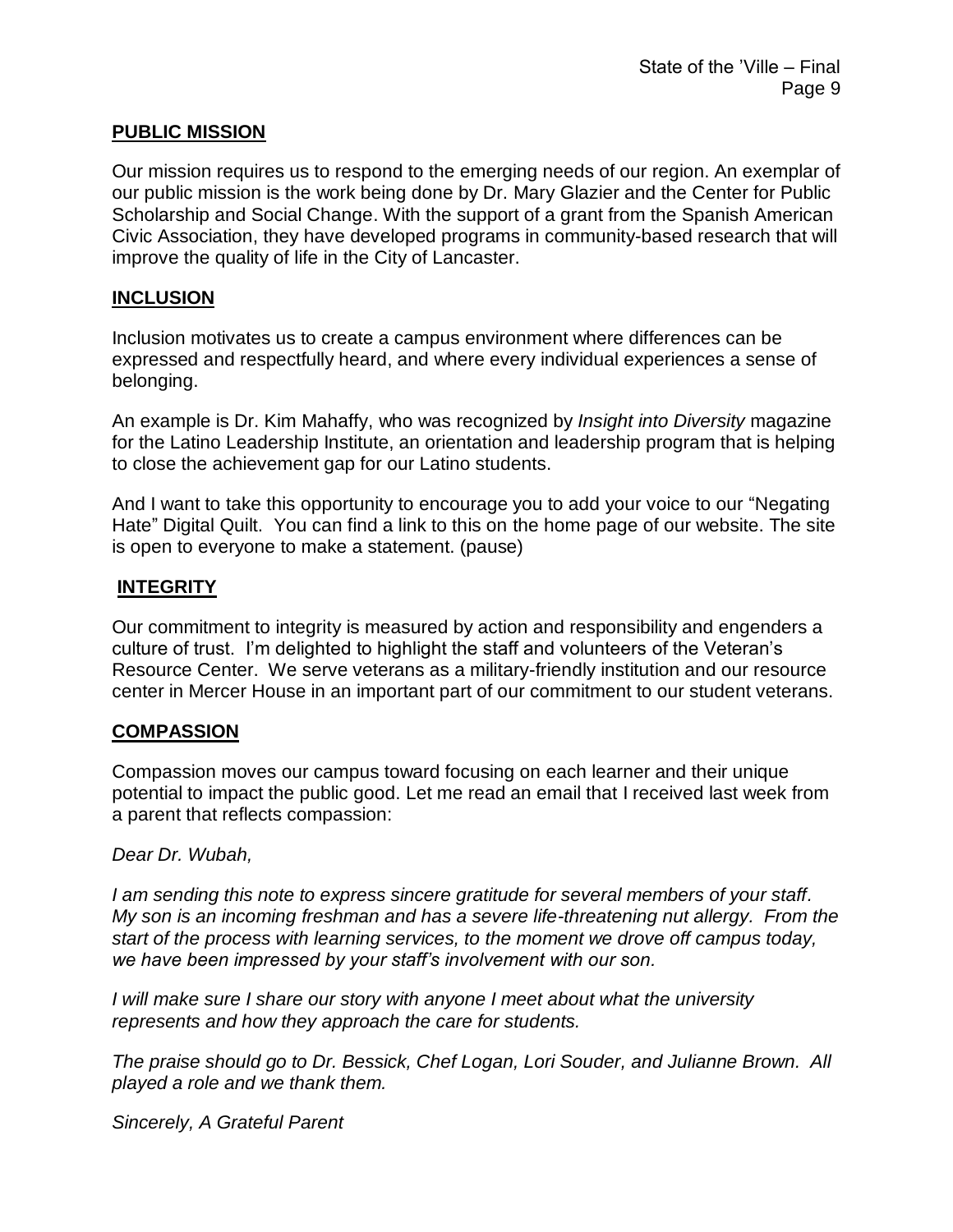Dr. Bessick, Chef Logan, Lori Souder, and Julianne Brown, please stand to be recognized.

So, you may be wondering whether I will continue to talk about the EPPIIC values this year." I will give you one guess!

I believe that a campus that is deeply rooted in its core values will ultimately achieve the highest level of success and will be among the best places to work. That is what we want to be!

## **Our foundation is strong, our values are EPPIIC!**

### **So, let me talk about plans for this academic year.**

One of the keys to making this a great year is our community focus on building a vision that is inclusive, strategic, and dynamic. Currently, we have three initiatives underway that are integral to our future: These are our:

- Reaffirmation of accreditation
- New Strategic Plan
- New Facilities Master Plan

Given this convergence in which we find ourselves, the best approach is to employ an "Integrated Planning" concept. I have instructed my team to integrate and build synergy across our planning efforts. This will enhance our ability to maximize efficiencies, build strong buy-in from our campus, improve decision-making, and drive innovation.

Now, let me share some details about each with you.

First, we are in the midst of a "Self-Study" for our Middle States Commission on Higher Education re-accreditation. For the past year and a half, our teams have been working on this project. I would like to thank the large group of dedicated faculty and staff who have spent countless hours crafting the Self-Study report. We look forward to celebrating a successful outcome in the spring semester.

Second, our current strategic plan sunsets in June of next year. Charting a course for the next five years and beyond is no small task. We've built an inclusive and engaging approach for this endeavor – the All University Council. The new council is comprised of almost 80 energized members. They will make recommendations on our mission and vision statements, strategic directions, goals, and objectives. I can't wait to see their first draft.

Ultimately our new Strategic Plan will be created with input from all members of our campus community. Implementation of the new plan will start on July 1, 2020! If you are a member of the All University Council kindly stand to be recognized.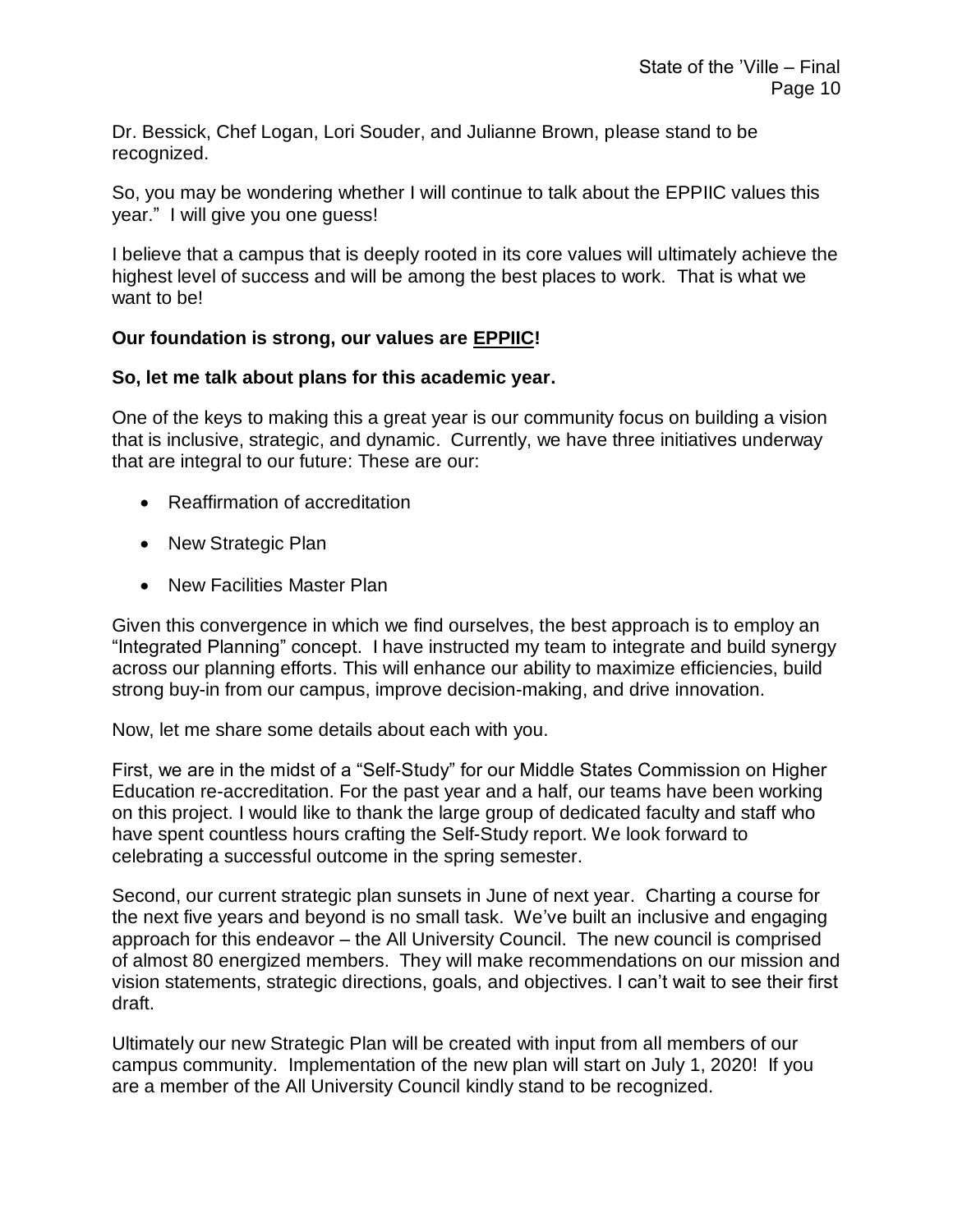Third, our Facilities Management Department is working on our next Facilities Master Plan. This plan will guide our infrastructure investments over the next ten years by aligning major renovations and new construction with our Strategic Plan. In the meantime, let's continue to enjoy at our beautiful campus, and kindly make your voice heard in the master plan process during open forums in November.

I believe this integrated approach will be worthwhile, and it will make a difference for future generations of Marauders.

In the midst of our major planning efforts, we will carry out several initiatives as we continue to build on the momentum of the past year.

## **So, how are we going to do this?**

First, we will focus our collective energy to improve the persistence and graduation of our students. Our Student Success and Retention Team will implement intentional strategies to support student success.

Our overarching goal is to enhance and instill in our students a greater sense of academic and social belonging. These two elements are cited in the literature as important predictors of student success. During this academic year, we will use these four approaches to enhance student success:

- Implement more robust first-year scheduling.
- Launch our new college-based advisement support model
- Broaden and promote the benefits of mentoring through the newly launched Mentorship Office
- Roll out the "Complete College America's 30 to Graduate Initiative"

Working together, across divisions, we can, and we will improve our current retention and four-year graduation rates.

Student affordability remains a top concern for our Trustees, our legislators, and me. In my inauguration speech, I mentioned affordability as one of the three pillars of my presidency. Along with the tuition freeze from the Board of Governors, we've taken actions that will result in a lower cost of attendance this year. Let me share a couple with you.

- Our new partnership with OpenStax provides an opportunity to support faculty who adopt and use digital materials in order to decrease costs for our students.
- Also, our campus team will work closely with outside experts to identify and deploy new financial aid strategies that positively impact our students.

In addition, we will work hard to obtain resources from external agencies and philanthropy. We will: [slide of bulleted points below]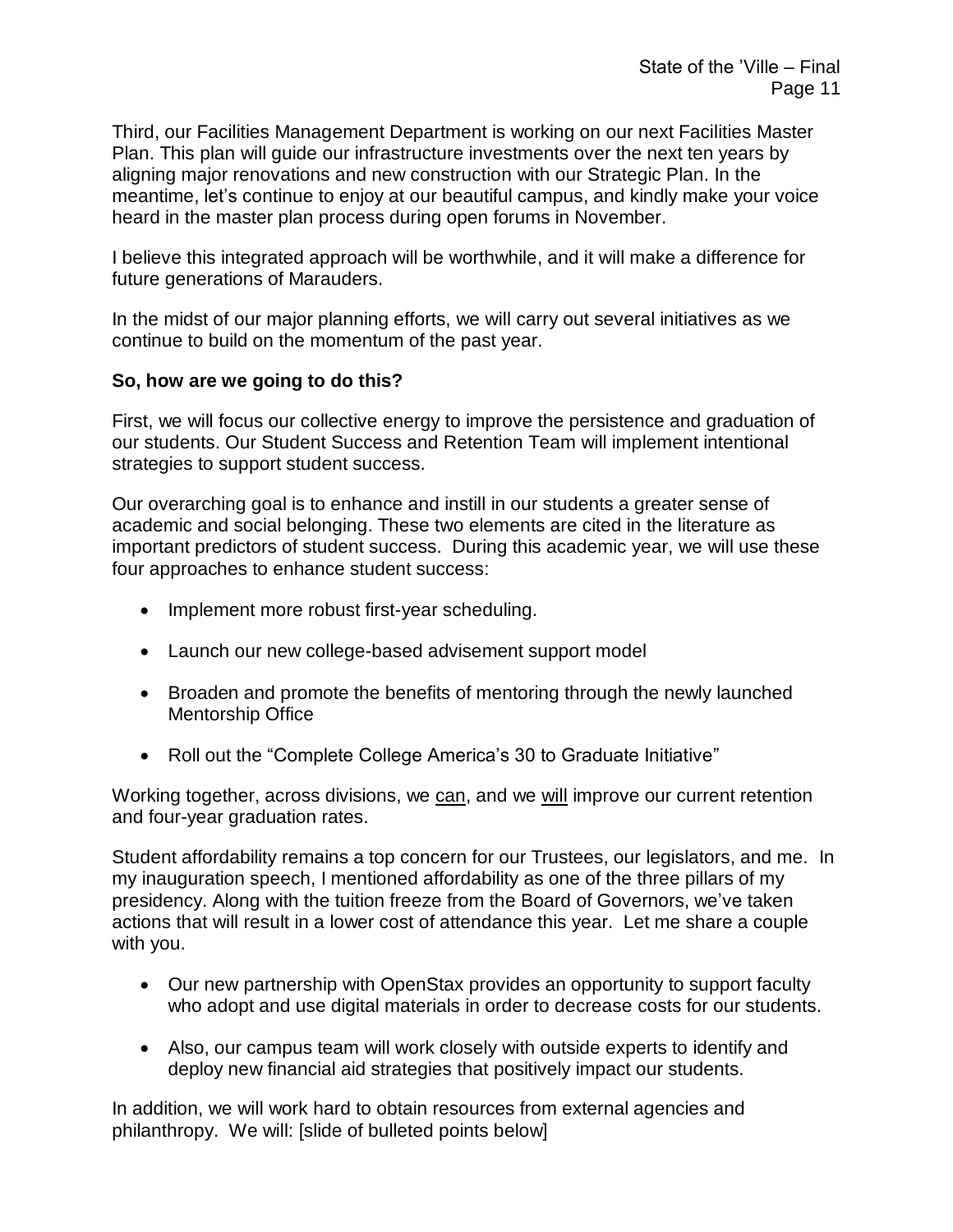- Complete the "Imagine the Possible" campaign.
- Establish a new Office of Grants and Contracts to enhance services to our faculty and students. I believe that assisting faculty to identify and submit proposals to funding agencies will pay dividends for us. These funds will augment institutional resources to support programs such as "Made in Millersville", which engaged over 580 students who showcased their scholarship or creative works last spring.

We will Strengthen existing partnerships and build new collaborations with our friends in business and industry. This will enable us to:

- Build upon work that we have started with Clair Brothers and other companies at Rock Lititz, Eurofins, LGH, Landis Communities, and the Lancaster STEM Alliance, just to name a few.
- Develop programs that enhance enrollments and service to our region.

We can, and we will, invest our time and energy in pushing the boundaries of our impact across the region. We will do this not just because we are the largest institution of higher education in the region, but because partnerships benefit our students and advance our core value of Public Mission.

It is going to be a **GREAT YEAR**!

Last year, I spoke about how, working together, we can craft a shared vision for our institution. This year, it is safe to say that we have begun turning that vision into reality.

Can we face the challenges confronting our institution, the state system, and higher education across the nation? My answer is "YES," because I'm betting on the collective effort and the wisdom of our community.

I'm betting on us! But how will we do this?

- First, by holding the line on costs for our students and their families.
- Second, by supporting our students so that they graduate in a timely fashion with minimum debt.
- Third, by developing a strategic plan and the financial resources needed to build a brighter future for our University
- And, fourth, by making progress in our journey to become a campus known for inclusive excellence.

Students, seeing you on campus every day invigorates me. You are the people for whom we are all working. It is because of what we see in you that we invest our time and energy to provide you with a world-class education and opportunities to assist you in achieving your personal and professional goals.